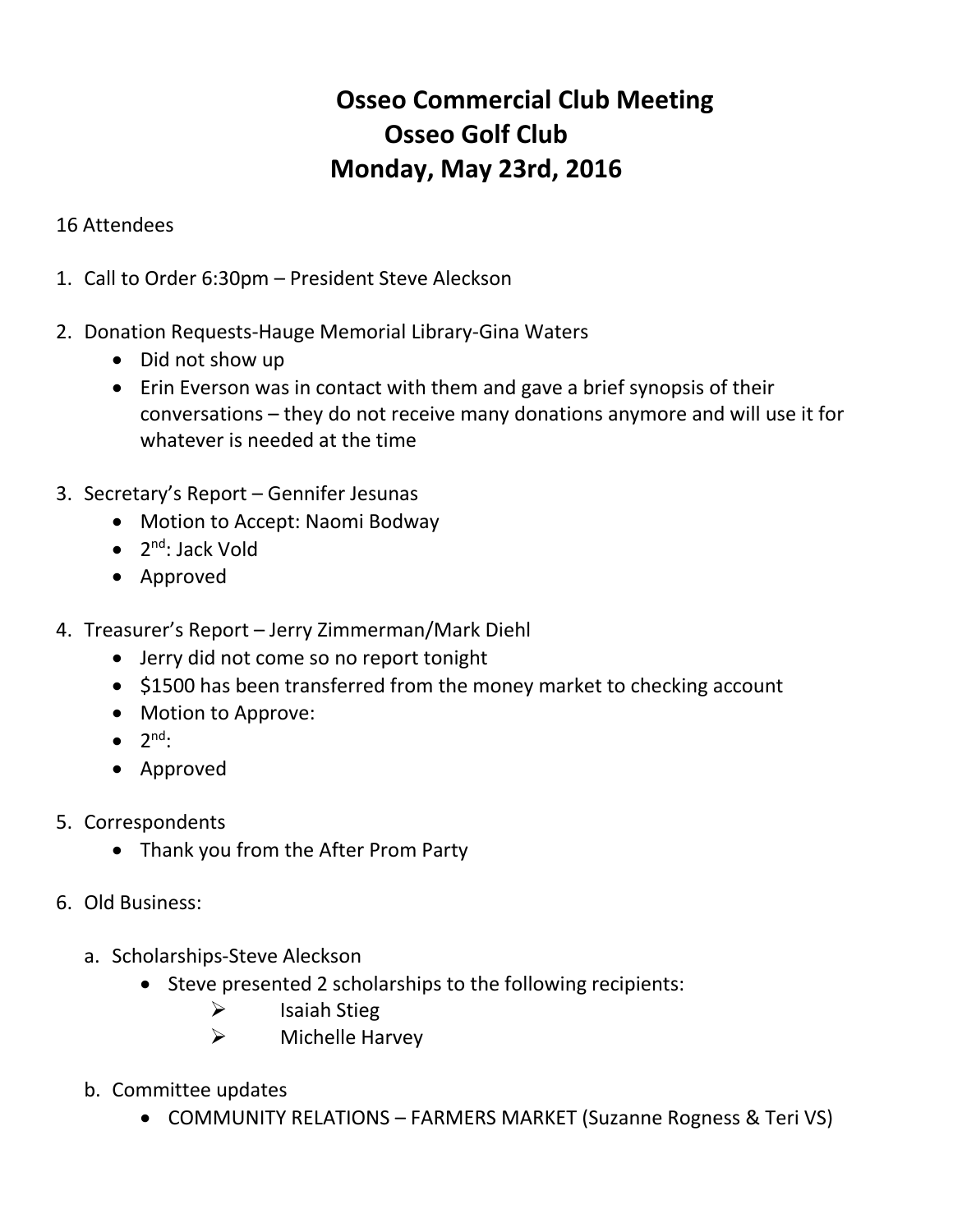- $\triangleright$  Committee has been meeting every Monday
- $\triangleright$  Have an application finalized<br> $\triangleright$  Have a vendor training finaliz
- $\triangleright$  Have a vendor training finalized for June 6<sup>th</sup>
- $\triangleright$  Teri VS has accepted the Market Manager role
- Have 2 consultants (Business Development Specialists) from Western Dairyland in Eau Claire
- $\triangleright$  Have defined a mission & goals (See Attached Sheet)
- > Email: [osseofarmersmarket@outlook.com](mailto:osseofarmersmarket@outlook.com)
	- All communication with vendors will be funneled through this email so a consistent message will be received for everyone
- $\triangleright$  \$50 Membership Fee for vendors (\$25 goes to the Commercial Club & \$25 goes to Park Beats)
- $\triangleright$  All vendor applications will be considered by the committee
- $\triangleright$  Ads have been placed in the Ad Delite to promote the vendor training
- $\triangleright$  Proposed Budget: \$250 for aprons, supplies, folders for vendors
- A Motion to spend up to \$500 on marketing the Farmers Market made by Bernt Gunderson
- $\blacktriangleright$ 2<sup>nd</sup>: Eric Rogness
- $\triangleright$  Approved
- FUNDRAISING GOLF OUTING (Bill Karch)
	- $\triangleright$  Are going to be giving away an F-150 for the 1<sup>st</sup> hole in 1 on the 7<sup>th</sup> hole
		- $\blacksquare$  \$435 total cost:
			- a. \$100 from Osseo Ford
			- b. \$300 from the Commercial Club
			- c. \$35 from Bill Karch
	- $\triangleright$  A truck will be parked somewhere on the golf course on the day of the event
	- $\triangleright$  Will have a truck with signage in the Lake Martha Days parade
	- $\triangleright$  Additional Prizes for a hole in 1 on the 4<sup>th</sup> hole
	- All players will receive a \$50 gift card for This1Only.com and a 1-year subscription to Golf Digest
	- Hole Sponsors: \$25/hole \$125 collected so far. In previous years, we have had 30-40 sponsors
	- $\triangleright$  Will also have hole prizes
	- A Have done a 50/50 raffle in the past<br>  $\geq$  Dinner Only Tickets: \$12
	- $\ge$  Dinner Only Tickets: \$12
	- Call the golf club to sign up teams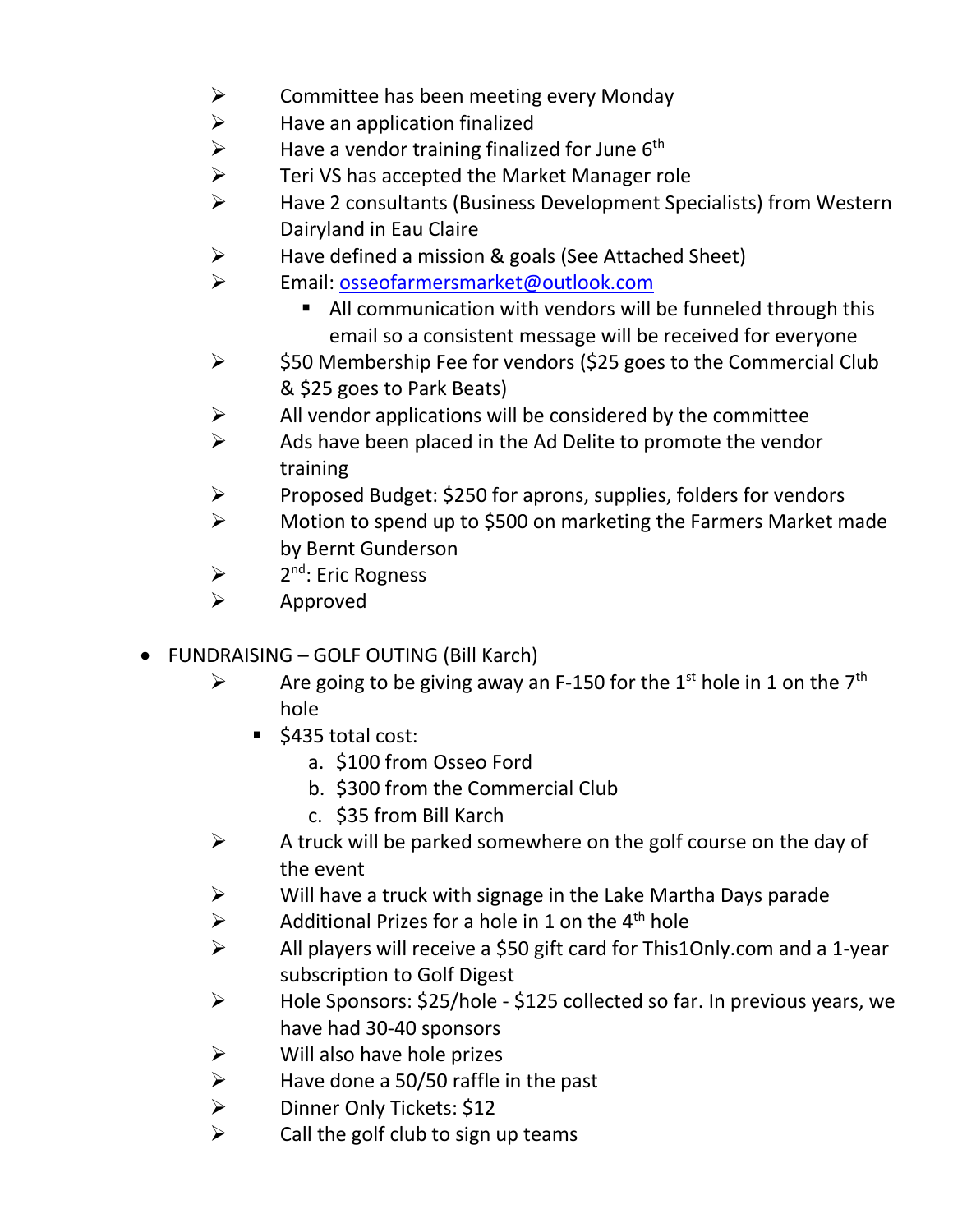$\triangleright$  Goal is to have 18 teams committed by July 1

PACKER RAFFLE (Eric Rogness)

- $\geq$  16 games
- $\geq$  100-125 tickets at \$20
- $\triangleright$  Do we have a raffle license? Eric will follow up with Maggie
- $\triangleright$  Want to get our raffle license, develop tickets and finalize details by mid-July to start selling tickets

DUCK FLOAT

- $\triangleright$  Are we going to do the duck float this year? Yes let's give it a try
- $\triangleright$  Has been a hard sell in the past years
- $\triangleright$  If we do it this year, then need to go back to the river
- $\triangleright$  Can we do it in conjunction with the golf tournament? Not enough time this year, but want to try to do this next year
- $\triangleright$  Maybe do it with the Labor Day Scotch Foursome Tournament so the Queens can have time to sell tickets
- MARKETING (Brandon Leinon)
	- $\triangleright$  Have been working on building the website
	- $\triangleright$  Close to having a logo finalized
	- $\triangleright$  Have been working on marketing ideas for the Farmers Market:
		- 1. Logo has been finalized
		- 2. Kiosk by the UCC Church
		- 3. Alliance Bank Sign
		- 4. Vinyl Banner
		- 5. Business Cards
		- 6. Reusable Produce Bags
		- 7. Tablecloth/Table Runner
	- $\triangleright$  Erin continues to update the Facebook page submit community events
- MEMBERSHIP Has been combined with the Marketing Committee
	- $\triangleright$  Planning to do a membership drive starting this fall
- c. Any other old business items to discuss?
- 7. New Business: